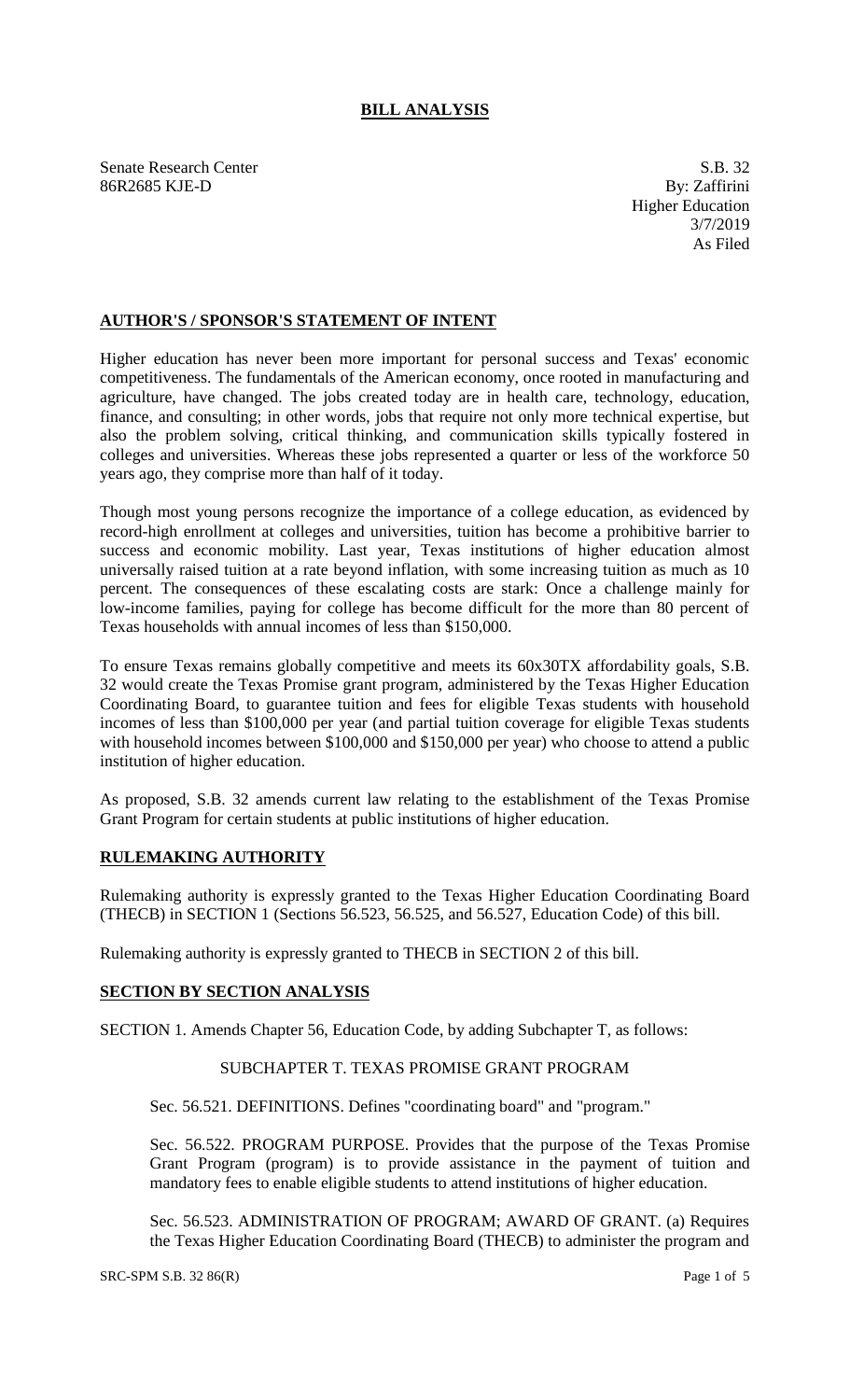adopt any rules necessary to implement the program or this subchapter. Requires THECB to consult with the student financial aid officers of institutions of higher education in developing the rules.

(b) Requires THECB to award a grant to each eligible student under the program.

Sec. 56.524. INITIAL ELIGIBILITY FOR GRANT. (a) Provides that to be eligible initially for a grant under the program, a person is required to:

(1) be a resident of this state as determined by THECB board rules;

(2) have an annual household income of less than \$150,000;

(3) have graduated from high school or received a high school equivalency certificate within the last 12 months;

(4) be enrolled in an associate or baccalaureate degree or certificate program at an institution of higher education;

(5) be enrolled as an entering student for at least one-half of a full course load for an entering student in the associate or baccalaureate degree or certificate program, as determined by THECB;

(6) have applied for any available financial aid or assistance; and

(7) comply with any additional nonacademic or nonfinancial requirement adopted by THECB under this subchapter.

(b) Provides that a person is ineligible to receive a grant under the program if the person has been convicted of a felony or an offense under Chapter 481, Health and Safety Code (Texas Controlled Substances Act), or under the law of another jurisdiction involving a controlled substance as defined by Chapter 481, Health and Safety Code, unless the person has met the other applicable eligibility requirements under the program and has:

(1) received a certificate of discharge by the Texas Department of Criminal Justice or a correctional facility or completed a period of probation ordered by a court, and at least two years have elapsed from the date of the receipt or completion; or

(2) been pardoned, had the record of the offense expunged from the person's record, or otherwise been released from the resulting ineligibility to receive a grant under the program.

(c) Provides that a person is ineligible to receive a grant under the program if the person has:

(1) been granted:

(A) a certificate of completion of a certificate program; or

(B) an associate or baccalaureate degree; or

(2) completed more than the following number of semester credit hours or the equivalent at an institution of higher education, excluding semester credit hours or the equivalent earned for a dual credit course:

> (A) 90 semester credit hours or the equivalent, if the person is enrolled in a degree or certificate program of two years or less; or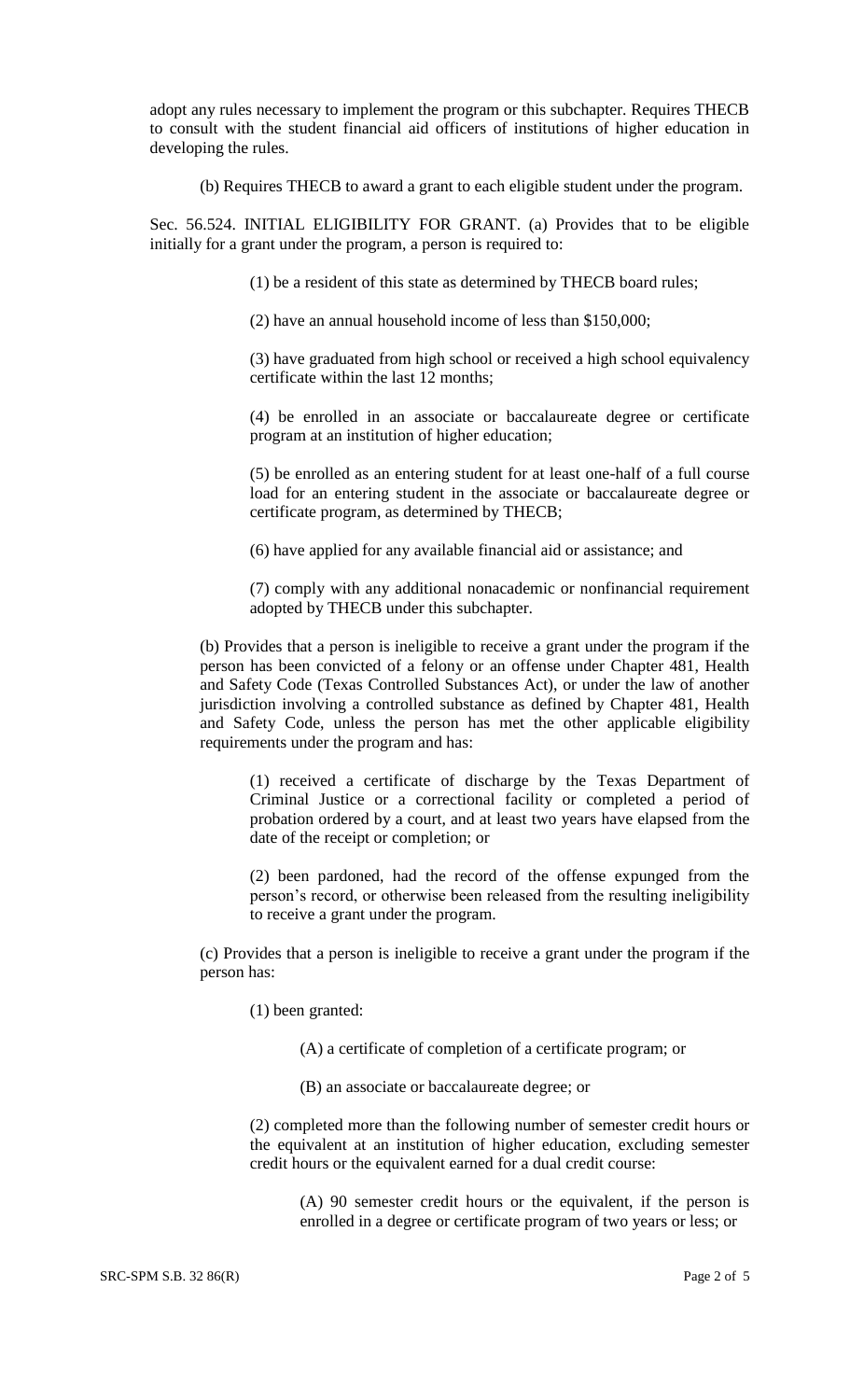(B) 135 semester credit hours or the equivalent, if the person is enrolled in a degree or certificate program of more than two years.

(d) Provides that a person is not authorized to receive a grant under the program for more than:

(1) 75 semester credit hours or the equivalent, if the person is enrolled in a degree or certificate program of two years or less; or

(2) 150 semester credit hours or the equivalent, if the person is enrolled in a degree or certificate program of more than two years.

(e) Provides that a person's eligibility for a grant under the program ends on:

(1) the third anniversary of the initial award of a grant under the program to the person, if the person is enrolled in a degree or certificate program of two years or less;

(2) the fifth anniversary of the initial award of a grant under the program to the person, if the person is enrolled in a degree or certificate program of more than two years but not more than four years; or

(3) the sixth anniversary of the initial award of a grant under the program to the person, if the person is enrolled in a degree or certificate program of more than four years.

Sec. 56.525. CONTINUING ELIGIBILITY AND ACADEMIC PERFORMANCE REQUIREMENTS. (a) Authorizes a person, after initially qualifying for a grant under the program, to continue to receive a grant under the program during each semester or term in which the person is enrolled at an institution of higher education only if the person:

> (1) is enrolled in an associate or baccalaureate degree or certificate program at an institution of higher education;

(2) has an annual household income of less than \$150,000;

(3) is enrolled for at least one-half of a full course load for a student in an associate or baccalaureate degree or certificate program, as determined by THECB;

(4) makes satisfactory academic progress toward an associate or baccalaureate degree or certificate; and

(5) complies with any additional nonacademic or nonfinancial requirement adopted by THECB.

(b) Provides that a person is ineligible to continue to receive a grant under this section if the person has been convicted of a felony or an offense under Chapter 481, Health and Safety Code, or under the law of another jurisdiction involving a controlled substance as defined by Chapter 481, Health and Safety Code, unless the person has met the other applicable eligibility requirements under this subchapter and has:

(1) received a certificate of discharge by the Texas Department of Criminal Justice or a correctional facility or completed a period of probation ordered by a court, and at least two years have elapsed from the date of the receipt or completion; or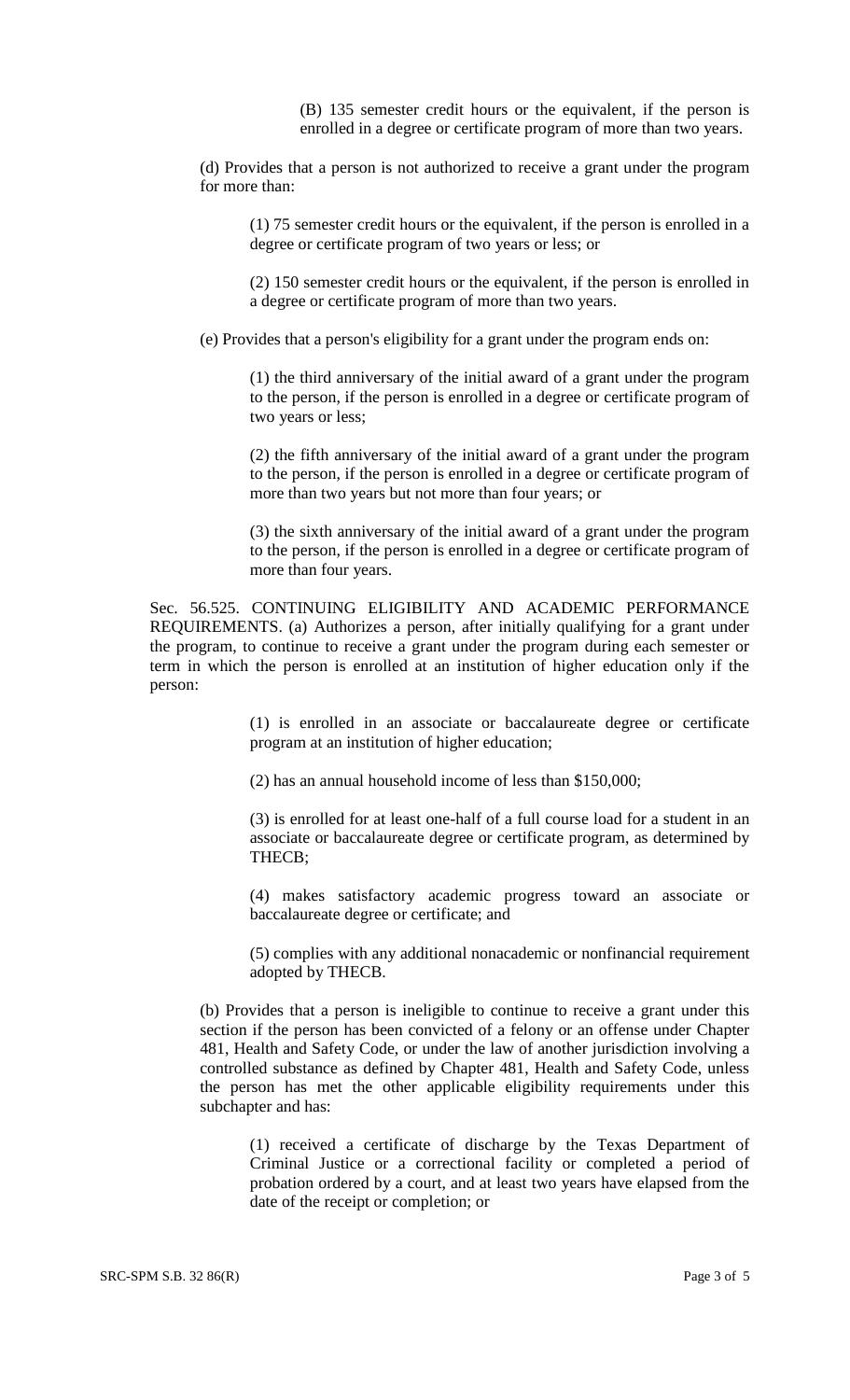(2) been pardoned, had the record of the offense expunged from the person's record, or otherwise been released from the resulting ineligibility to receive a grant under the program.

(c) Prohibits a person from receiving a grant under the program during the next semester or term in which the person enrolls if the person fails to meet any of the requirements of Subsection (a) after the completion of any semester or term. Authorizes a person to become eligible to receive a grant under the program in a subsequent semester or term if the person completes a semester or term during which the person is not eligible for a grant and meets all the requirements of Subsection (a).

(d) Provides that, for the purpose of this section, a person makes satisfactory academic progress toward an associate or baccalaureate degree or certificate only if:

(1) in the person's first academic year, the person meets the satisfactory academic progress requirements of the institution at which the person is enrolled; and

(2) in the subsequent academic year, the person:

(A) completes at least 75 percent of the semester credit hours or the equivalent attempted in the person's most recent academic year; and

(B) has earned an overall grade point average of at least 2.5 on a four-point scale or the equivalent on course work previously attempted at institutions of higher education.

(e) Provides that a person who is eligible to receive a grant under the program continues to remain eligible to receive the grant if the person enrolls in or transfers to another institution of higher education.

(f) Requires THECB to adopt rules to allow a person who is otherwise eligible to receive a grant under the program, in the event of a hardship or for other good cause shown, including a showing of a severe illness or other debilitating condition that may affect the person's academic performance or a showing that the person is responsible for the care of a sick, injured, or needy person and that the person's provision of care may affect the person's academic performance, to receive a grant under the program:

(1) while enrolled in a number of semester credit hours that is less than the number of semester credit hours or the equivalent required under Subsection  $(a)(3)$ ; or

(2) if the person's grade point average or completion rate falls below the satisfactory academic progress requirements of Subsection (d).

Sec. 56.526. GRANT USE. Requires a grant awarded under the program to be applied first to the payment of tuition and mandatory fees at an institution of higher education.

Sec. 56.527. GRANT AMOUNT. (a) Provides that the amount of a grant awarded to an eligible student under the program for a semester or other academic term in which the student is enrolled at an institution of higher education is:

> (1) for a student whose annual household income is less than \$100,000, an amount not to exceed the greater of: